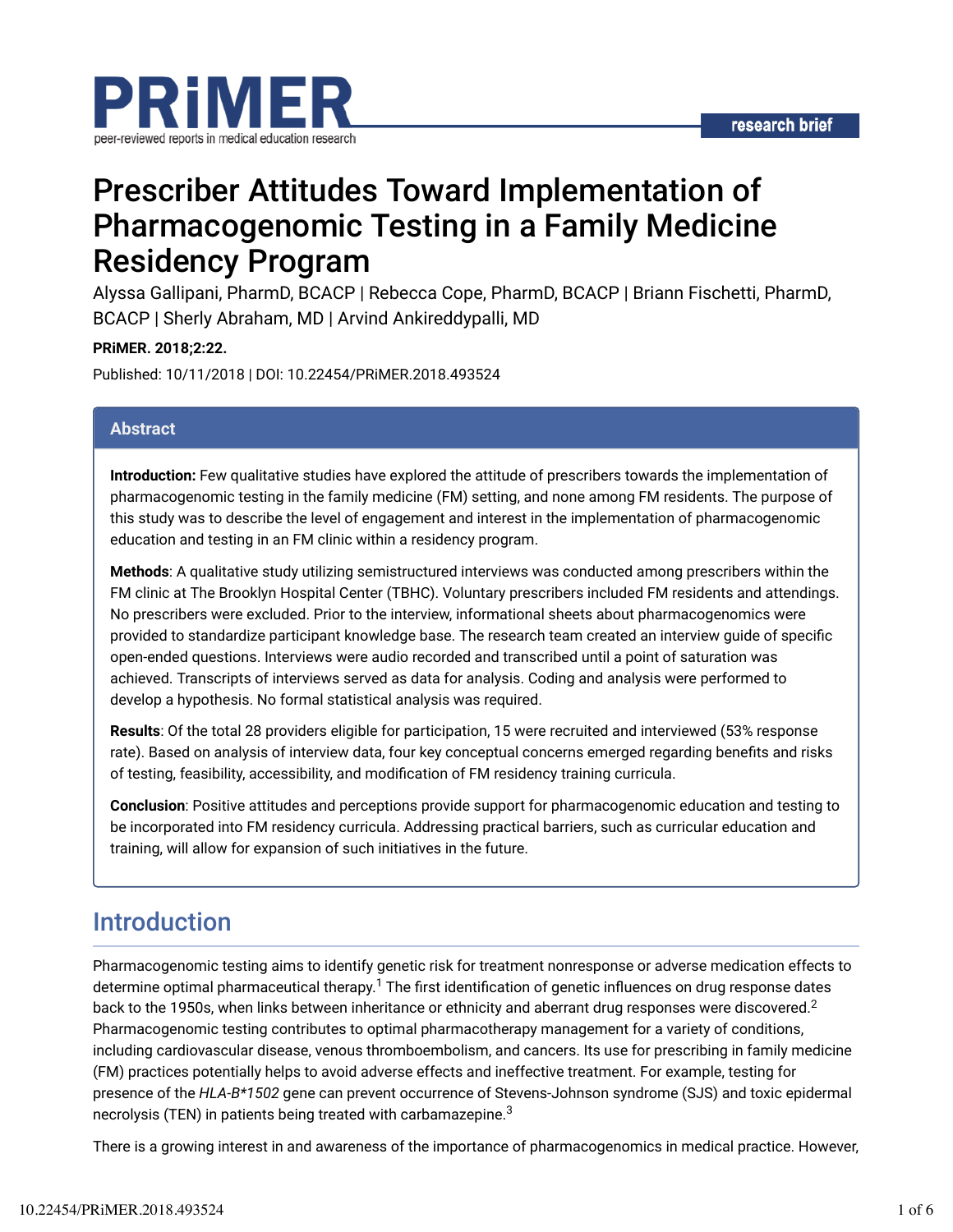providers have expressed concerns regarding implementation of testing in routine care. $^3$ Documented barriers include lack of training, reimbursement, and uncertain proof of improved outcomes.<sup>4</sup> Although the field has grown tremendously, there has been minimal uptake of pharmacogenomic services in the primary care setting. Only 7% of hospitals in the United States offer routine pharmacogenomics testing services.<sup>4</sup> Despite this, few studies have explored the attitude of FM prescribers towards implementation in FM settings, and none among FM residents.<sup>1,5,6</sup> The purpose of this study was to describe the level of engagement and interest in the implementation of pharmacogenomic testing among health care providers in an FM residency program. Training and engagement of the next generation of residents is imperative to expansion and implementation of pharmacogenomic testing.

## Methods

This qualitative study uses semistructured interviews of prescribers practicing in the FM Clinic at The Brooklyn Hospital Center (TBHC) in Brooklyn, New York.<sup>7</sup> Interviews were conducted from January 2017 through February 2017. The institutional review board at TBHC approved this study.

Participants were recruited from the FM clinic at weekly clinician meetings. All prescribers in this setting were eligible, and none were excluded. Subjects who agreed to the research participated in a semistructured, open-ended interview. The interviews were conducted over a 2-month period by one member of the research team. All interviews were audio recorded and identified using subject code numbers. Prior to the interview, participants were provided a one-page document containing basic information on pharmacogenomic testing to standardize the knowledge base. Comprehension was not assessed. Topics covered included the purpose of pharmacogenomics testing and examples of clinical use.

The team created an interview guide (Table 1) that listed open-ended questions to be probed in a particular order. The interview guide was piloted for ease of comprehension. These data were not included in the final results.

Interviews were transcribed verbatim in Microsoft Word and verified with the research committee. Team members who performed the transcription did not participate in the coding process. Transcripts were made available to all participants upon request. An inductive, qualitative content analysis was performed simultaneously with interviewing to determine a point of saturation. Open coding was performed by the same two members of the team through simultaneous reading of each transcript to determine codes that emerged from the text. Codes were revised as data became available. The larger research team met to group similar codes into mutually exclusive categories. These categories were used to develop key conceptual concerns based on the emerging themes. Multiple team members participated in the coding process in attempt to mitigate subjective bias.

## **Results**

Baseline demographic information and quotes representing the four key conceptual concerns identified are presented in Tables 2 and 3, respectively. Participants believed that pharmacogenomic testing offers advantages by providing precise information to optimize pharmacotherapy. This allows prescribers to transition from broad population-based treatments to patient-specific therapies. Despite this favorable view, participants expressed concerns of clinical validity, patient health literacy, cost-effectiveness, clinical utility, and safeguarding of information.

Implementation of pharmacogenomic services may lead to concerns of feasibility and time constraints in the workplace. However, a majority of interviewees felt that the additional time required to perform and interpret pharmacogenomics lab results would be worthwhile. Respondents also expressed beliefs that FM practitioners should serve as the gatekeeper of pharmacogenomic testing. Participants expressed a desire to collaborate with specialists and clinical pharmacists to make these medication-related modifications.

Participants felt that adjustments to FM residency curricula are necessary before pharmacogenomic services can be widely implemented in primary care settings. They expressed a desire for training on topics of clinical use and resources since educational exposure is minimal. Due to the structure of residency training, residents noted that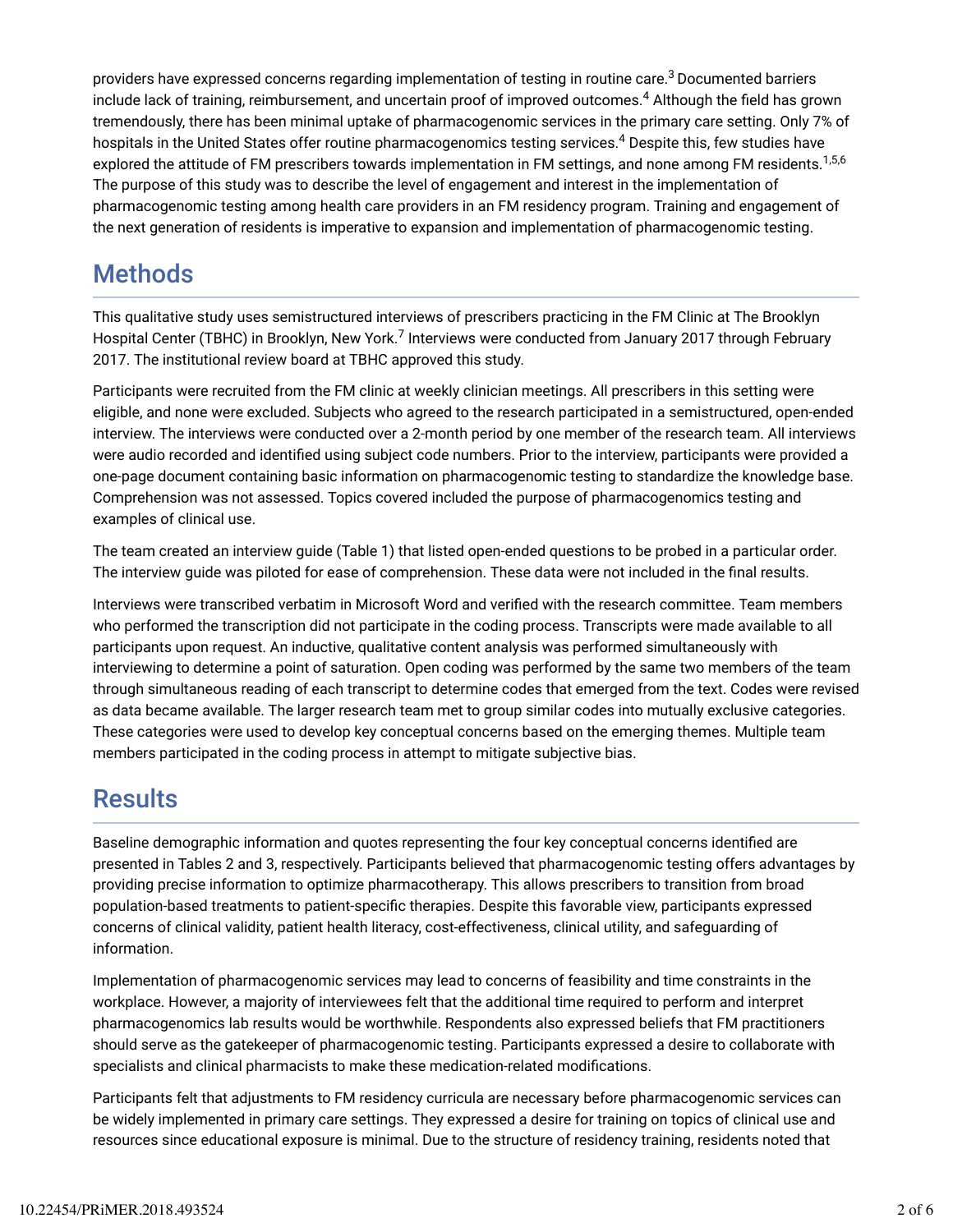opportunities to utilize pharmacogenomic services may depend on the attending physicians within the program. Therefore, it was suggested that education target all FM prescribers, including attending physicians.

## **Discussion**

To our knowledge, this is the first study to address FM residents' attitudes and perceptions regarding pharmacogenomic testing implementation. Participants in our study had an overall favorable view of pharmacogenomics. However, due to minimal theoretical and clinical exposure during residency training, they were unable to make a clear analysis of the risks and benefits of such services. This corresponds to findings from similar studies among nontrainees that showed overlapping results regarding lack of knowledge, education, coursework and training.<sup>8,9</sup> Prescribers also indicated similar concerns of insufficient time to counsel patients, especially those with low health literacy. 10,11

One noticeable difference from previous results is that our participants did not expand on ethical and legal concerns that may exist with pharmacogenomic testing. The enthusiasm voiced by our participants may be due in part to lack of experience handling this type of sensitive information. We recommend for any educational curriculum to include a debate on the benefits and risks of pharmacogenomic testing, including ethical and legal implications, to facilitate critical thinking about these issues.

Based on our results, we recommend that such a curriculum include formal didactic lectures and/or webinars about DNA structure, concepts of drug absorption, distribution, metabolism and excretion, available resources, and application in a clinical setting. We recommend providing opportunities for practical experiences, interdisciplinary collaboration, counseling patients at various levels of health literacy, and ordering, interpreting, and discussing test results. All educational experiences should be designed for any level of provider (resident or attending physician). When possible, we recommend including clinical pharmacists in the design and delivery of these educational interventions.

This study has several limitations. Due to the qualitative design of this study, data cannot be generalized to a larger population or prescribers from other facilities. Although a majority of FM residents at this institution participated in the interviews, the population size is small and may also limit generalizability. Next, due to the open-natured study design, it is possible that all relevant data were not gathered. Lastly, responses collected were highly dependent on the clinical experience and perspectives of study participants. Since all study participants practice at the same facility, they may share similar experiences and understandings.

Pharmacogenomic services are projected to be more readily available in the next 5 to 10 years. Therefore, the current generation of residents would benefit from exposure to the clinical validity and utility of various pharmacogenomic tests during their years of training. There is a responsibility to the providers of the future to fill these educational and knowledge gaps.

## **Conclusion**

Positive attitudes and perceptions provide support for pharmacogenomic education and testing to be incorporated into FM residency curricula. Addressing practical barriers such as curricular education and training will allow for expansion of such initiatives in the future.

## Tables and Figures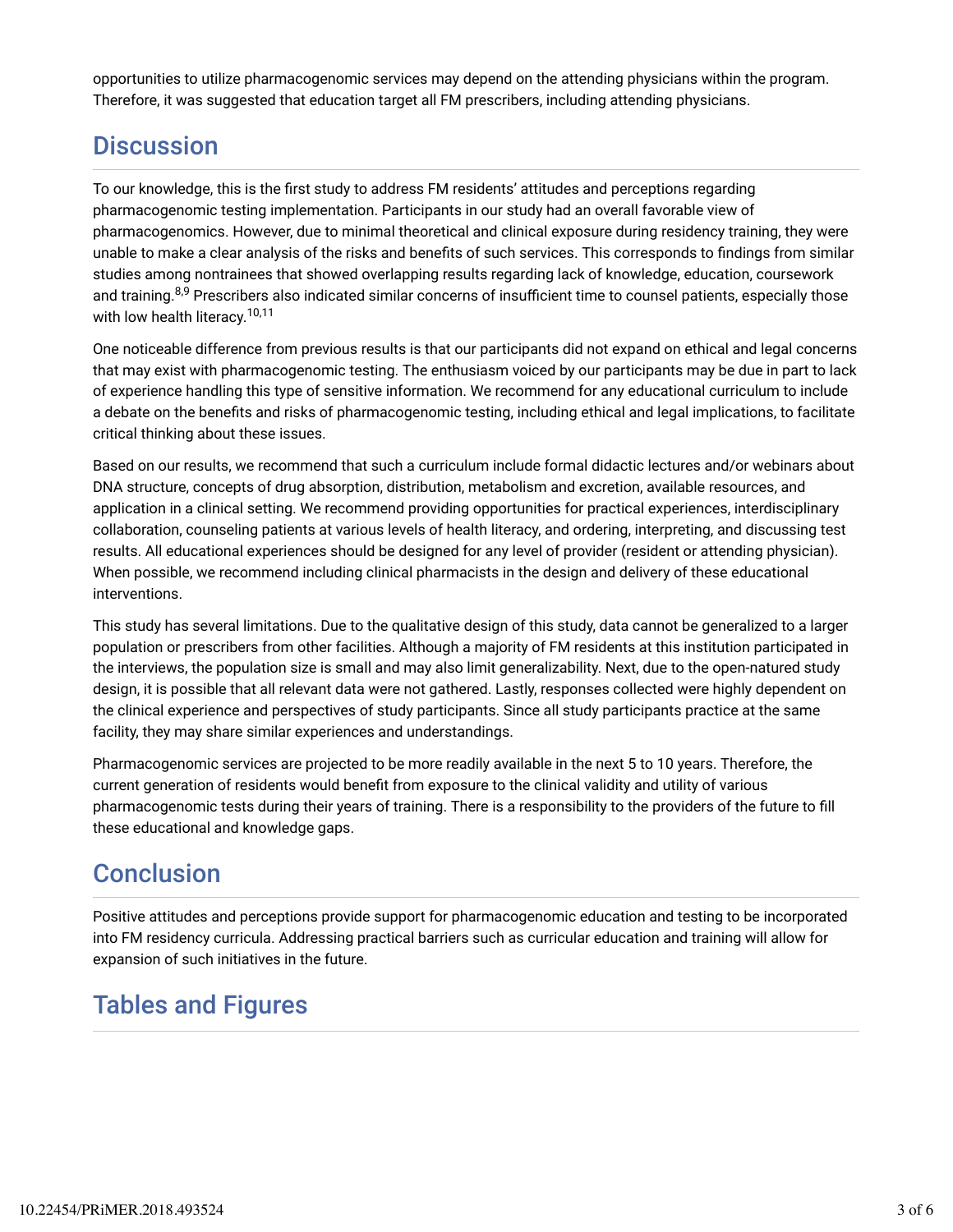### **Table 1: Interview Guide**

#### **Introductory Knowledge Base**

- 1. How were you first introduced to pharmacogenomics? Where have you learned about pharmacogenomic testing? Where have you heard the term before?
- 2. How would you define the term "pharmacogenomics"?
- 2.1 Fyou received a pharmacogenomic test result for a patient, where would you go to learn how to interpret the result?<br>4. What medications would you consider using pharmacogenomic testing for?
- 

#### **Applicability to Practice**

1. How would pharmacogenomic information in a patient's chart be helpful to you? How would you utilize this information if available?

2. Would you first review pharmacogenomic results before prescribing a new medication?<br>3. Which type of specialist or generalist do you think is best equipped to order and interpret pharmacogenomic results and<br>why? Should clopidogrel)?

#### **Barriers**

- 1. What concerns do you have about pharmacogenomic testing? What barriers are you concerned about?
- 2. How confident are you in using, ordering, or counseling patients regarding pharmacogenomic testing? What would you need to be confident?

3. How confident are you in communicating with other healthcare providers about pharmacogenomic testing?

4. What suggestions do you have about how to integrate pharmacogenomic testing into clinical practice?

#### **Attitudes and Perceptions**

1. What are your thoughts about incorporating education on pharmacogenomic testing into a family medicine residency program? 2. Do you see room for implementation in the family medicine clinic?

| $\blacksquare$ $\blacksquare$ $\blacksquare$ $\blacksquare$ $\blacksquare$ $\blacksquare$ $\blacksquare$ $\blacksquare$ $\blacksquare$ $\blacksquare$ $\blacksquare$ $\blacksquare$ $\blacksquare$ $\blacksquare$ $\blacksquare$ $\blacksquare$ $\blacksquare$ $\blacksquare$ $\blacksquare$ $\blacksquare$ $\blacksquare$ $\blacksquare$ $\blacksquare$ $\blacksquare$ $\blacksquare$ $\blacksquare$ $\blacksquare$ $\blacksquare$ $\blacksquare$ $\blacksquare$ $\blacksquare$ $\blacks$ |                                                               |
|--------------------------------------------------------------------------------------------------------------------------------------------------------------------------------------------------------------------------------------------------------------------------------------------------------------------------------------------------------------------------------------------------------------------------------------------------------------------------------------------|---------------------------------------------------------------|
| <b>Demographics</b>                                                                                                                                                                                                                                                                                                                                                                                                                                                                        | $n$ (%)                                                       |
| Gender                                                                                                                                                                                                                                                                                                                                                                                                                                                                                     |                                                               |
| Female<br>Male                                                                                                                                                                                                                                                                                                                                                                                                                                                                             | 6(40)<br>9(60)                                                |
| Race                                                                                                                                                                                                                                                                                                                                                                                                                                                                                       |                                                               |
| African American<br>White (non-Hispanic)<br>Asian, Asian American, Pacific Islander<br>Other                                                                                                                                                                                                                                                                                                                                                                                               | (7)<br>$\begin{array}{c} 3(20) \\ 6(40) \end{array}$<br>5(33) |
| Previous practice in academic facility                                                                                                                                                                                                                                                                                                                                                                                                                                                     | 4(27)                                                         |
| <b>Current Title</b>                                                                                                                                                                                                                                                                                                                                                                                                                                                                       |                                                               |
| First-year medical resident<br>Second-year medical resident<br>Third-year medical resident<br>Family medicine attending physician (MD)<br>Family medicine attending physician (DO)                                                                                                                                                                                                                                                                                                         | 5(33)<br>(40)<br>6<br>(13)<br>2<br>$\binom{7}{7}$             |
| <b>Year of Graduation</b>                                                                                                                                                                                                                                                                                                                                                                                                                                                                  |                                                               |
| 2000-2009<br>$2010+$                                                                                                                                                                                                                                                                                                                                                                                                                                                                       | 4(27)<br>11(73)                                               |

### Table 2: Baseline Demographics of Study Participants (N=15)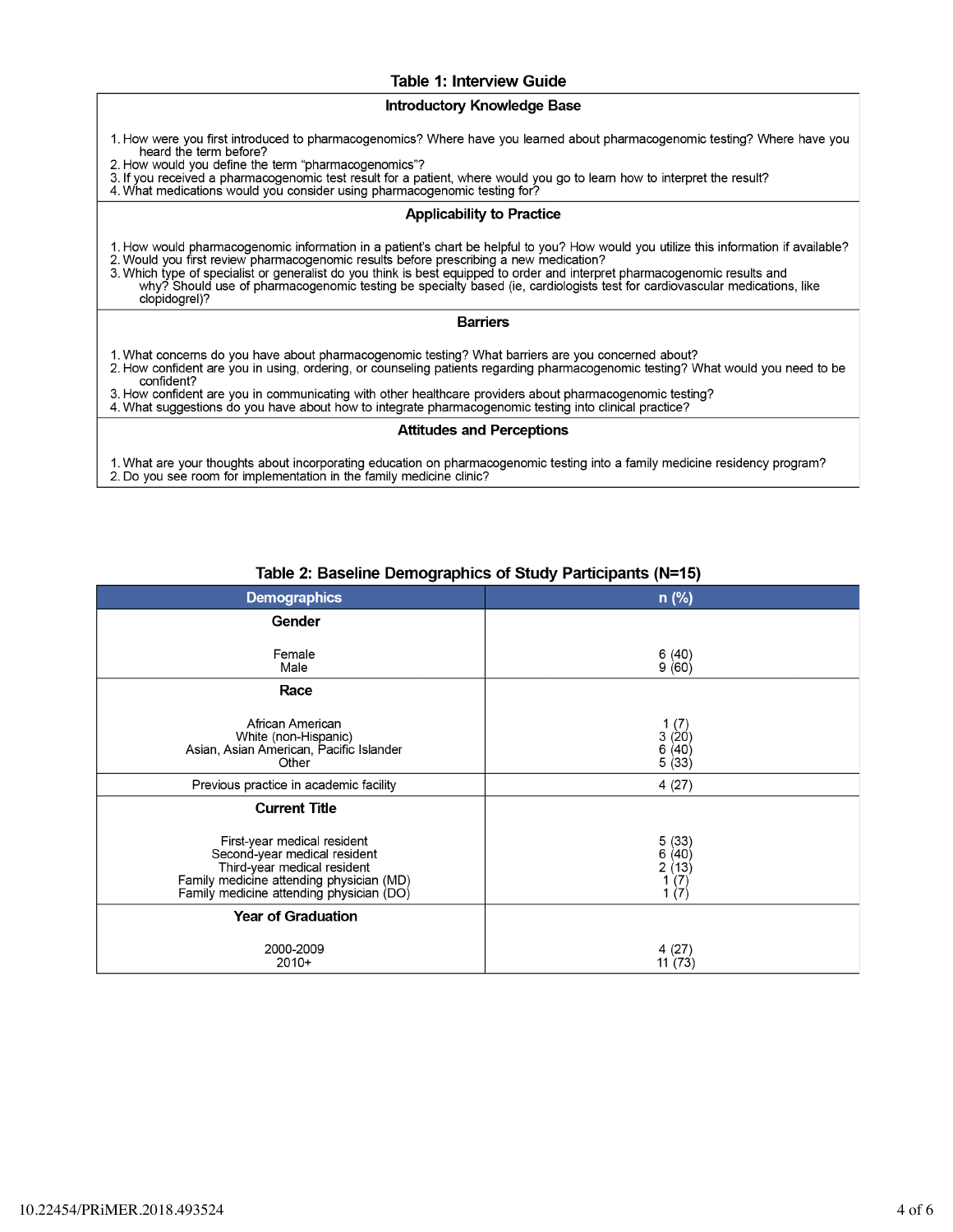### **Table 3: Key Conceptual Concerns**

| 1. Does the benefit of pharmacogenomic testing outweigh the risk?                                            |                                                                                                                                                                                   |
|--------------------------------------------------------------------------------------------------------------|-----------------------------------------------------------------------------------------------------------------------------------------------------------------------------------|
| Benefits                                                                                                     | "Laying it out there to see if this person has a genetic susceptibility to the medication [in] good or bad ways. It just                                                          |
|                                                                                                              | helps you make a more informed decision."                                                                                                                                         |
| $\bullet$<br>$\bullet$                                                                                       | "We can essentially be better at our jobs."                                                                                                                                       |
|                                                                                                              | "if the medicine is not helping the patientthen it's at least helpful to go ahead and get the information and then<br>change the medication accordingly."                         |
| ٠                                                                                                            | "It's [going to] be better for the patient overall."                                                                                                                              |
| $\bullet$                                                                                                    | '…to change what you're giving [the patient] and…knowing there might be a reason why a [medication] that works'<br>for a lot of people doesn't work in them."                     |
|                                                                                                              | "What works best in a certain population doesn't work in some populations, like African American [patients]."                                                                     |
| Risks                                                                                                        |                                                                                                                                                                                   |
| $\bullet$                                                                                                    | " if the results are not accurate for a patientyou are prescribing something you think is going to work but it<br>doesn't."                                                       |
| $\bullet$                                                                                                    | "How much research has been done on it, and is it really cost effective?"                                                                                                         |
| $\bullet$                                                                                                    | "I would need to see efficacy and better treatment after. I would need to see better health in patients who have                                                                  |
| $\bullet$                                                                                                    | pharmacogenetic testing done."<br>"We're like putting a patient in a certain bracket, so it's kinda labeling them in a certain way. I do not know if it'll be                     |
|                                                                                                              | used against them or for them."                                                                                                                                                   |
| $\bullet$<br>$\bullet$                                                                                       | " I don't even thinkthis population has an understanding of what this is required for."<br>"If [patients] have to pay out-of-pocket, I think that would be a big stop."           |
|                                                                                                              |                                                                                                                                                                                   |
|                                                                                                              | 2. Is pharmacogenomic testing feasible in daily practice?<br>"It's like an extra step from what we generally do."                                                                 |
|                                                                                                              | "It's not a bad idea to include it in your annual work-up."                                                                                                                       |
|                                                                                                              | "I think it would be awesome to start right away."                                                                                                                                |
|                                                                                                              | 3. Should FM be the "gate-keeper" to pharmacogenomic testing?                                                                                                                     |
|                                                                                                              | "Primary careshould be trainedbecause we're seeing all kinds of patients and we're the gate-keeper so we should know                                                              |
|                                                                                                              | what's going on with everything we have."<br>"We are simultaneous efforts of all the different specialties together."                                                             |
|                                                                                                              |                                                                                                                                                                                   |
| services?                                                                                                    | 4. What needs to be addressed in FM residency training curricula for successful implementation of pharmacogenomic                                                                 |
| "I want a break-up of how this whole process works andhow I'm [going to] change medication."                 |                                                                                                                                                                                   |
| "I don't know that much about it. But if I do my research on it I think I'll feel more comfortable with it." |                                                                                                                                                                                   |
|                                                                                                              | "If attending [physicians] start using it, then probably that would force me to use it."<br>"Pharmacistshave the training; I think you need the knowledge ofpharmacy behind you." |
|                                                                                                              |                                                                                                                                                                                   |

"We need more education, more awareness to integrate it into our day to day...we should have more formal didactics."

## Acknowledgments

This study was presented in poster format at the 2017 Society of Teachers of Family Medicine Annual Spring Conference, May 5-9, San Diego, CA.

## Corresponding Author

Alyssa Gallipani, PharmD, BCACP

Fairleigh Dickinson University School of Pharmacy and Health Sciences, 230 Park Avenue, Florham Park NJ 07932. 862-212-2486.

alyssa.j.gallipani@gmail.com

## **Author Affiliations**

Alyssa Gallipani, PharmD, BCACP - Fairleigh Dickinson University School of Pharmacy and Health Sciences, Florham Park, NJ. RWJBarnabas Health-Corporate Pharmacy, Livingston, NJ.

Rebecca Cope, PharmD, BCACP - Long Island University, Arnold and Marie Schwartz College of Pharmacy and Health Sciences.

Briann Fischetti, PharmD, BCACP - Long Island University, Arnold and Marie Schwartz College of Pharmacy and Health Sciences

Sherly Abraham, MD - The Brooklyn Hospital Center, Family Medicine.

Arvind Ankireddypalli, MD - The Brooklyn Hospital Center, Family Medicine.

## References

1. Haga SB, O'Daniel JM, Tindall GM, Mills R, Lipkus IM, Agans R. Survey of genetic counselors and clinical